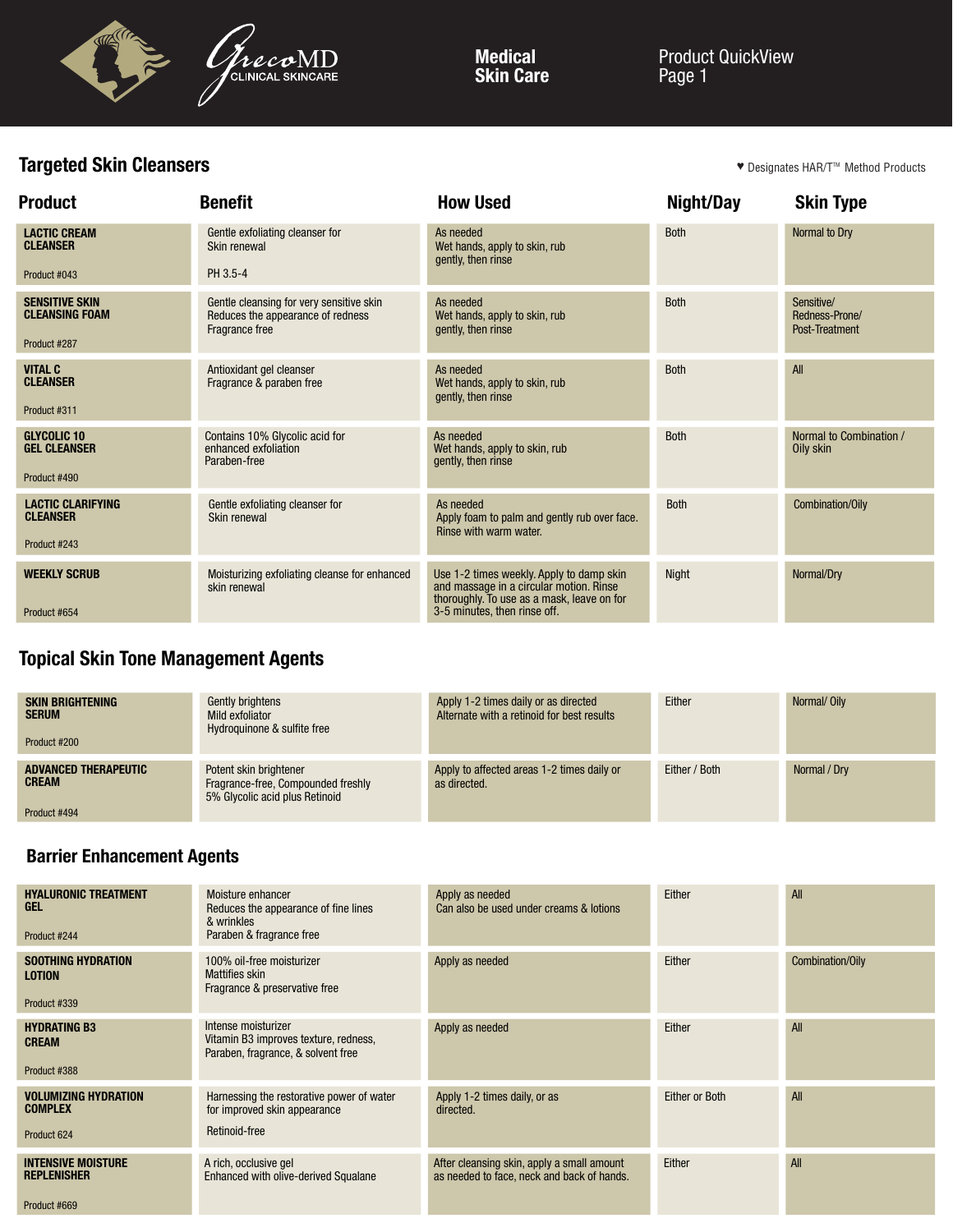

Medical Skin Care Product QuickView Page 2

## **Topical Skin Renewal Preparations Topical Skin Renewal Preparations** The State of the State of the State of the Designates HAR/T<sup>m</sup> Method Products **Topical Skin Renewal Preparations** The State of the State of the Stat

| <b>Product</b>                                                                    | <b>Benefit</b>                                                                                                                                                  | <b>How Used</b>                                                                                            | Night/Day                | <b>Skin Type</b>                 |
|-----------------------------------------------------------------------------------|-----------------------------------------------------------------------------------------------------------------------------------------------------------------|------------------------------------------------------------------------------------------------------------|--------------------------|----------------------------------|
| <b>RETINOL 20</b><br><b>GEL</b><br>Product #203                                   | Reduces appearance of fine lines &<br>wrinkles<br>Paraben free                                                                                                  | Apply every other night<br>(for best results alternate with a<br>product that contains vitamin C)          | <b>Night</b>             | Normal/Dry                       |
| <b>SOOTHING VITAL C</b><br><b>GEL</b><br>Product #212                             | Antioxidant<br>Reduces the appearance of fine lines,<br>wrinkles and redness<br>Paraben free                                                                    | Apply nightly or every other night                                                                         | Either                   | Dry/Sensitive/<br>Post-Treatment |
| <b>ADVANCED VITAL C</b><br><b>SERUM</b><br>Product #421                           | Brightens & smooths texture<br>Antioxidants<br>Enhances retinoid effectiveness / PF                                                                             | Apply nightly or every other night<br>alternating with a retinoid                                          | Night (for best results) | All                              |
| <b>RETINOL 50 CREAM</b><br><b>ADVANCED RETINOL 100 CREAM</b><br>Product #432, 433 | Reduces appearance of fine lines &<br>wrinkles<br>Paraben free                                                                                                  | Apply every other night<br>(for best results alternate with a<br>product that contains vitamin C)          | <b>Night</b>             | Normal/Dry                       |
| <b>SKIN REVITALIZING</b><br><b>WEEKLY PADS</b><br>Product #513                    | 10% Azeloyl trichloroacetamide, combined with<br>Salicylic acid, smooths skin texture and reduces<br>the appearance of enlarged pores                           | Use once weekly or as directed.                                                                            | <b>Night</b>             | Oily/Blemish-prone               |
| <b>ADVANCED REFINING TREATMENT</b><br><b>CREAM</b><br>Product #565                | Intensive combination of a retinoid, peptides,<br>anti-oxidants (Vitamins C, E and Ferulic acid<br>ester) and Nicotinyl trichloroacetamide                      | Nightly or every other night as<br>directed. Alternate with intense<br>recovery complex as needed          | <b>Night</b>             | <b>All Except Sensitive</b>      |
| <b>NECK REJUVENATING</b><br><b>CREAM PM</b><br>Product #589                       | For the delicate area of the neck combining<br>anti-oxidants, a gentle hydroxyacid ester<br>and a retinoid. Helps reduce the appearance<br>of neck area redness | Apply every evening, or as directed. For best<br>results, apply Broad Spectrum sunscreen<br>every morning. | Either                   | All except Sensitive             |

# Eye Area Products

| <b>ADVANCED EYE</b><br><b>CREAM</b><br>Product #205      | Improves the appearance of fine lines<br>& wrinkles<br>Addresses puffiness & dark circles<br>Paraben free | Apply a thin film to orbital area<br>1-2 times daily                                     | Either/Both | All                         |
|----------------------------------------------------------|-----------------------------------------------------------------------------------------------------------|------------------------------------------------------------------------------------------|-------------|-----------------------------|
| <b>RETINOL EYE</b><br><b>TREATMENT</b><br>Product #227   | Improves the appearance of fine lines<br>& wrinkles<br>Smooths skin                                       | Apply a thin film to orbital area<br>1-3 times weekly<br>*decrease use if dryness occurs | Night       | <b>All Except Sensitive</b> |
| <b>BRIGHTENING EYE</b><br><b>COMPLEX</b><br>Product #284 | Brightens skin beneath the eye                                                                            | Apply a thin film to orbital area<br>every other night                                   | Either/Both | All                         |

## Lip Area Products

| ADVANCED LIP THERAPY AM<br>Product #794        | Daytime protection with Chemical-free<br>SPF 30 Broad Spectrum sunscreen with<br>powerful anti-oxidants Vitamins C, E, Ferulic<br>ester and Argan oil | Apply to lips as often as necessary.<br>May be applied under lipsticks. | Day          | All |
|------------------------------------------------|-------------------------------------------------------------------------------------------------------------------------------------------------------|-------------------------------------------------------------------------|--------------|-----|
| <b>ADVANCED LIP THERAPY PM</b><br>Product #795 | Barrier replenishing lipids with skin<br>rejuvenating HPR Retinoid, Lactic ester,<br>Peptides and Kinetin                                             | Apply a thin film to lips at bedtime.                                   | <b>Night</b> | All |